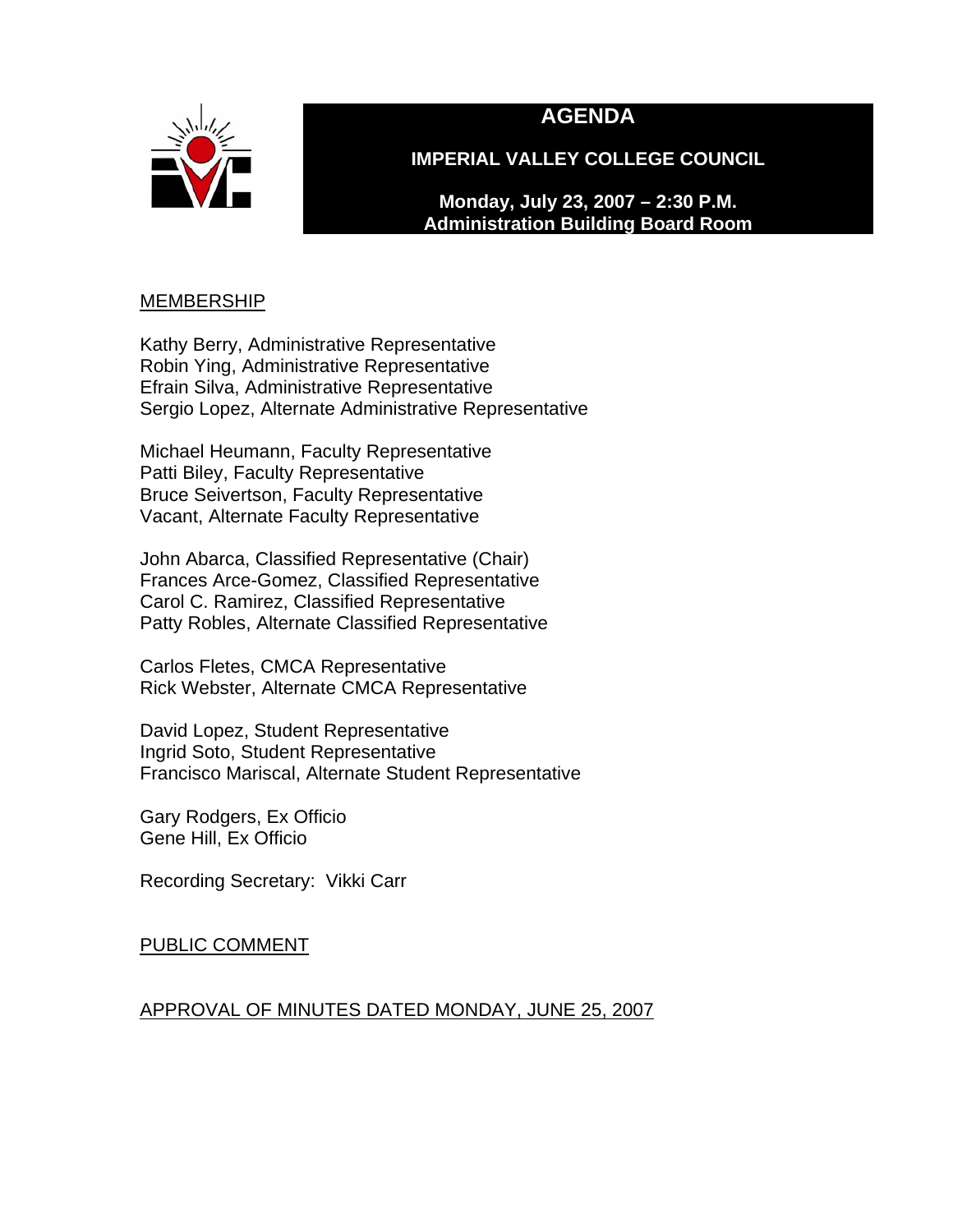### AREA REPORTS/UPDATES

Instruction – Kathy Berry Accreditation Process – Kathy Berry Business Services/Bond Projects Update – John Lau Student Services (June attachment) – Dr. Victor Jaime ACCESO – Dawn Chun Title V Cooperative Grant – Dr. Lianna Zhao Learning Services – Dr. Robin Ying Associated Student Government – David Lopez

#### MINUTES FROM STANDING AND AD HOC COMMITTEES

- 1. Administrative Council, 6/12/07
- 2. Curriculum and Instruction Committee, 5/17/07, 5/31/07
- 3. Planning and Budget Committee, 6/8/07, 6/14/07

### DISCUSSION AND INFORMATION ITEMS

1. College Wide Ethics Statement – Jan Magno

# ACTION ITEMS

1. Finalized emergency vote - Increase in parking citation fines – Sergio Lopez

The regularly scheduled College Council meeting of July 9, 2007, was canceled and therefore an emergency email vote needed to take place in order that the Parking Control Department meet the July Board meeting agenda deadline and include the recommendation from the College Council.

A motion was made by Sergio Lopez, second by David Lopez to approve the increase of fines to \$20.00 for the initial citation and \$40.00 after 21 calendar days effective fall 2007.

#### **Membership: 16 voting members, 1 vacant position, 2 Ex Officios**

#### **Vote on July 10, 2007 via email: 13 Yes, 1 No, 2 did not vote, the 2 Ex Officios were not included in the vote, 1 vacant position**

The motion was approved.